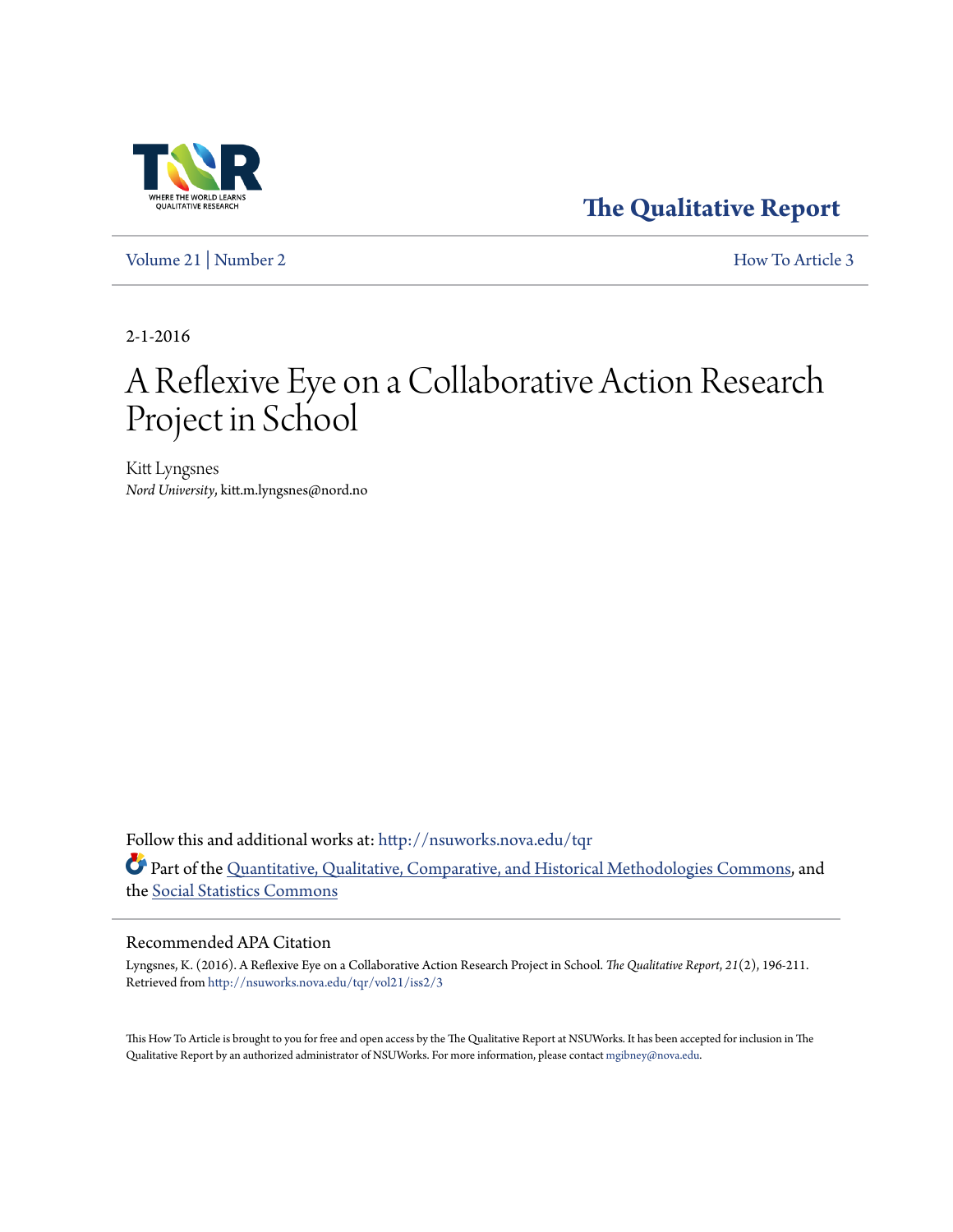

## A Reflexive Eye on a Collaborative Action Research Project in School

#### **Abstract**

This article presents a reflexive analysis of a collaborative action research project based on the "Nordic tradition" of action research. In this project I, in the role of researcher, worked with a team of four teachers in a Norwegian primary/lower secondary school to develop teaching practice focused on students' learning. I have retrospectively analysed data from my research diary, meetings and interviews. The article describes how the collaboration and the relationship between the teacher team and the researcher developed, and how this process contributed to the teachers' professional development. The results shed light on the complexity of teacher- researcher- relationships, and demonstrate the importance of engaging in reflexivity in collaborative action research.

#### **Keywords**

Collaborative Action Research, Reflexivity, Teacher Professional Development

#### **Creative Commons License**  $\bigcirc$  000

This work is licensed under a [Creative Commons Attribution-Noncommercial-Share Alike 4.0 License.](http://creativecommons.org/licenses/by-nc-sa/4.0/)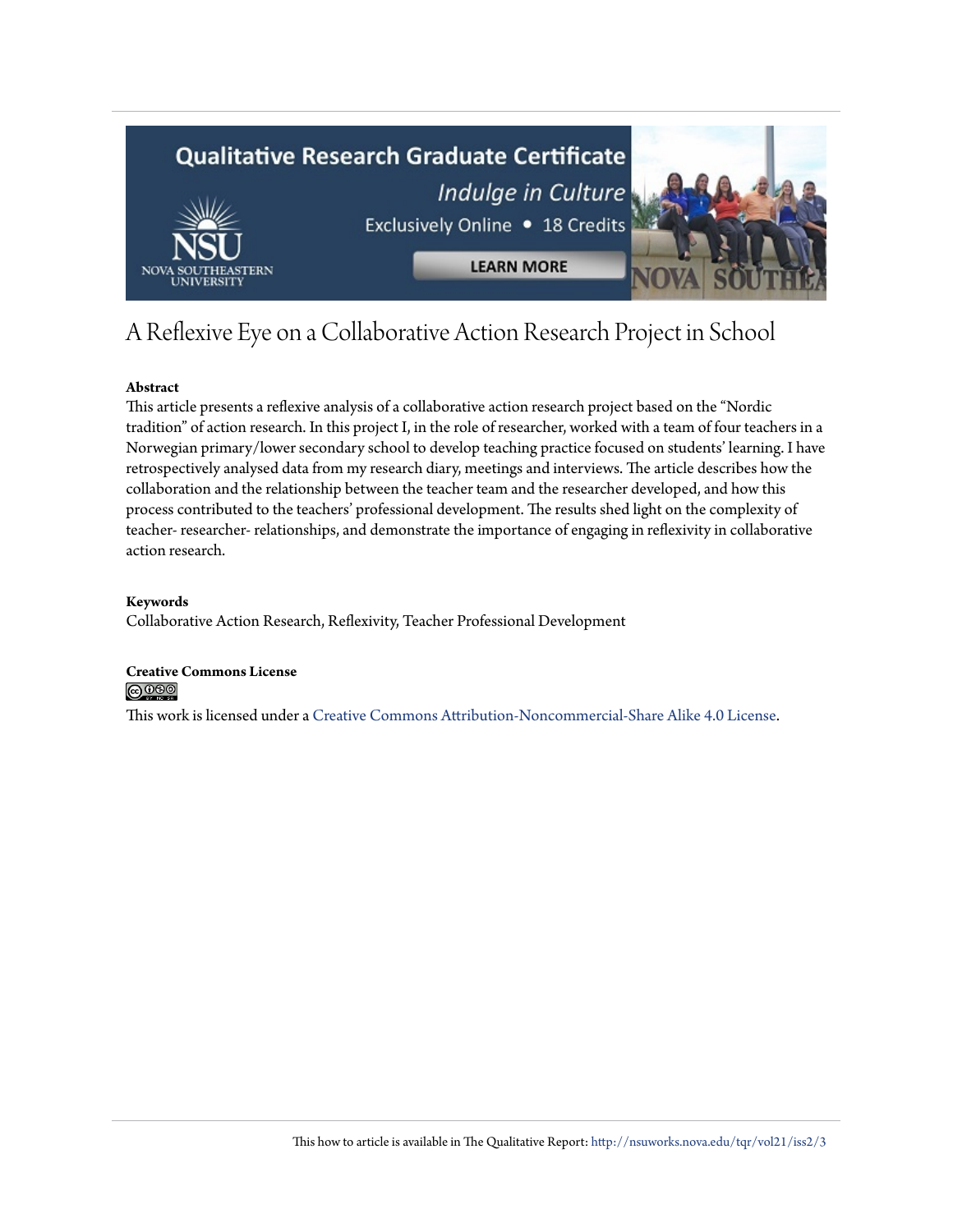

### **A Reflexive Eye on a Collaborative Action Research Project in School**

Kitt Margaret Lyngsnes Nord University, Levanger, Norway

*This article presents a reflexive analysis of a collaborative action research project based on the "Nordic tradition" of action research. In this project I, in the role of researcher, worked with a team of four teachers in a Norwegian primary/lower secondary school to develop teaching practice focused on students' learning. I have retrospectively analysed data from my research diary, meetings and interviews. The article describes how the collaboration and the relationship between the teacher team and the researcher developed, and how this process contributed to the teachers' professional development. The results shed light on the complexity of teacher- researcher- relationships, and demonstrate the importance of engaging in reflexivity in collaborative action research. Keywords: Collaborative Action Research, Reflexivity, Teacher Professional Development*

*The process of engaging in reflexivity is full of muddy ambiguity and multiple trails as researchers negotiate the swamp of interminable deconstructions, self analysis and self disclosure.* (Finlay, 2002, p. 209)

This article is grounded in my experience as a researcher in a collaborative action research project. The project involved all the teachers of a Norwegian school and its pupils. The project was funded by the Norwegian National Research Council, and was initiated by researchers and the school management that was eager to promote school and teacher development with the students' learning as the main focus (Postholm, 2009). Through a reflexive analysis, this article examines the complex and multifaceted processes and relationship between the team of teachers and the researcher in the course of this collaborative action research journey.

#### *Action Research for Teacher Learning and Development*

Extensive research evidence suggests that the quality of teaching has a critical effect on student learning and achievement (Darling-Hammond, 2000; Hattie, 2009). Consequently, facilitating teachers' teaching skills and professional learning is important in order to improve student outcomes. Timperley, Wilson, Barrar and Fung (2007) refer to professional development as processes and activities designed to enhance the professional knowledge, skills and attitudes of educators so that they might, in turn, improve the learning of the students. The fostering of teacher professional learning is nowadays commonly based on the idea that teachers' practice knowledge and learning is situated in the workplace (Putnam & Borko, 2000). Individuals act and learn by participating in a community of practice (Lave & Wenger, 1991). Many studies have pointed out that time, opportunity, feedback, and support are important for an effective professional development that has an impact on teaching and learning environment [\(DuFour, 2004,](http://www.sciencedirect.com/science/article/pii/S0742051X08001455#bib8) Garet, Porter, Desimone, Birman, & Yoon, 2001).

Action research is commonly identified as a means of stimulating teachers' professional development (Postholm, 2009; Rönnerman, Furu, & Salo, 2008; Zeichner, 2009). This approach is grounded in the assumption of situated knowledge, and takes its point of departure in practical questions and is a cyclical, dynamic, and collaborative process in which the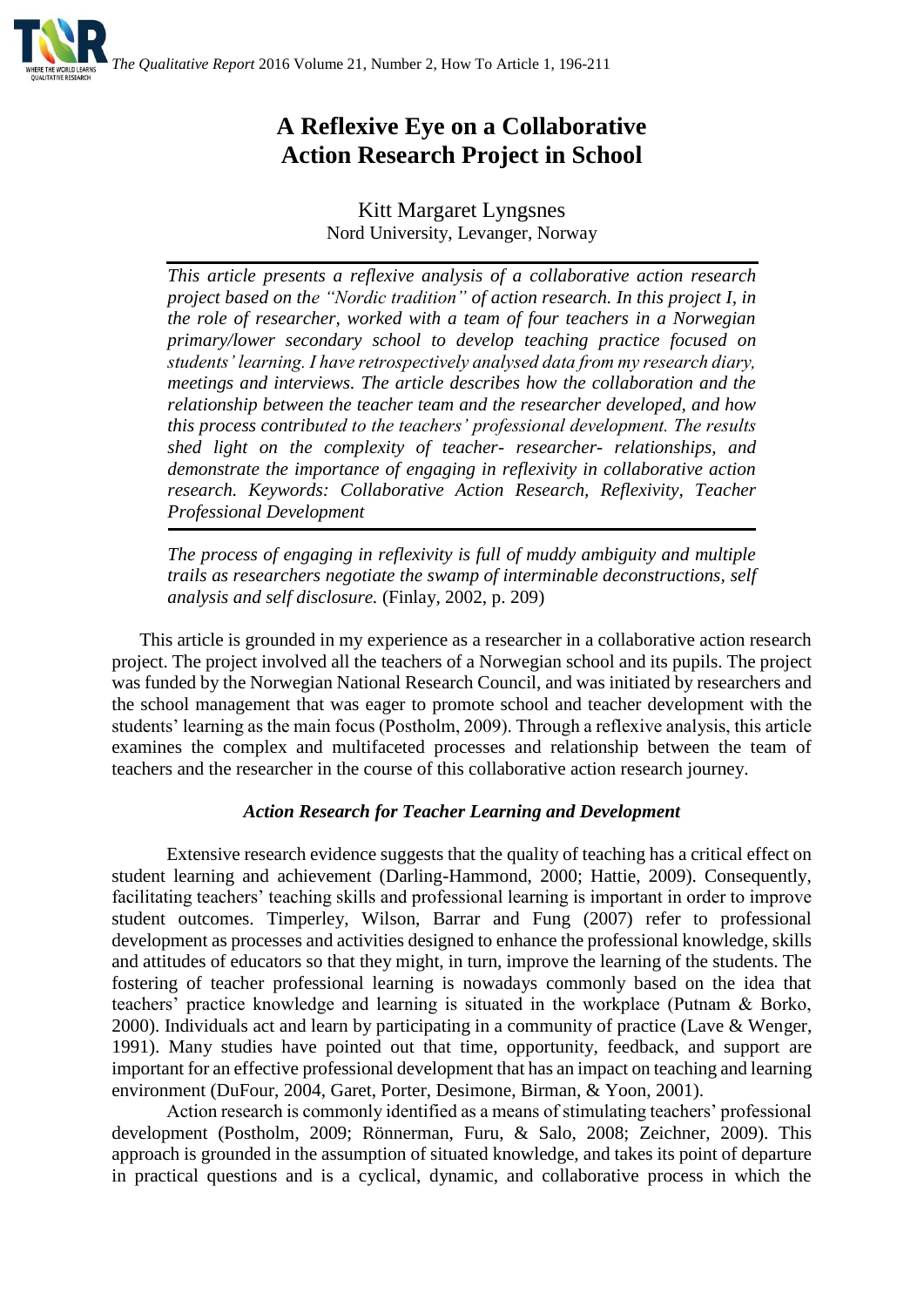participants address issues affecting their work practice in order to improve it (McNiff, 2013, Stringer, 2008; Zeichner & Noffke, 2001).

Action research is a generic term for a wide array of related methodology approaches varying when it comes to aims, scope, methods, and intended outcomes. One of these is characterised as a Nordic tradition (Rönnerman & Salo, 2012). A hallmark of the Nordic tradition is its emphasis on collaboration. This collaborative aspect is, according to Rönnerman and Salo (p. 2), manifested in two complementary manners. First, educational action research is characterised by teachers working together in groups, and secondly, researchers are usually connected to the collaborative work in educational locations as facilitators. Consequently, in the Nordic form, action research becomes "[…] a reciprocal challenging of professional knowledge and experiences, rooted in everyday practices in schools, in collaborative arenas populated by researchers and practitioners, and in the interchange of knowledge of different kinds" (Rönnerman , Salo, & Furu 2008, p. 277).

Because action research is so intimately connected to peoples' lives and work, it does not come fully-fledged in a clear research design. It is, however an emergent process evolving over time as communities of inquiry develop within communities of practice (Reason, 2006). This opens up a wide range of choices when conducting action research. Reason (p. 198) makes the point that the quality of an action research approach rests on the choices made along the way, and the awareness of and transparency about the choices one makes at each stage of the inquiry process. Reflections on quality in action research must therefore include careful exploration of the dialogue and participation along with careful and in-depth exploration of how such dialogue can be established and developed (Reason, 2006, p. 195). Because action research starts with everyday practice experience and is concerned with the development of professional knowledge, the *process* of inquiry is as important as specific *outcomes* (Reason, 2006). Elliott (1991, 2007) has drawn on Gadamer's philosophy to conceptualize action research as a hermeneutic process of reflection to develop understanding and agency in social situations. He emphasises the importance of doing second-order research. That means that researchers doing action research need to have a reflexive awareness and do meta-reflections over how the researcher influences the research process, the data that are collected, and the practitioners' actions. Engaging in reflexivity needs to be a continuous endeavour in action research.

#### *Reflexivity*

The etymological root of the word "reflexive" means to bend back upon oneself. In research terms, this can be translated as thoughtful, self-aware analysis of the intersubjective dynamics between researcher and the participants (Lynch, 2000, p. 27). There is, however, a "confusing array of versions of reflexivity – or reflexivities" (ibid), including theoretical understandings, how to apply reflexivity in practice, and the theoretical or methodological traditions embraced. Marcus (1994), for instance, offers four "styles" of reflexivity, three "forms" are described by Wilkinson (1988), and Finlay (2002, 2003) provides a "map" of contemporary variants of reflexivity. Gough (2003, p. 23) asserts that the many attempts to summarize different positions on, and practices of, reflexivity have in fact effectively captured the complexities of the concept. He argues that different forms or levels need to be recognised and practiced.

For the project studied in this article, some forms of reflexivity are of more interest than others. That goes for what is named *reflexivity as introspection* (Finlay, 2002, 2003). Doing this kind of reflexivity requires critical self-reflection about the ways in which the researcher's background, assumptions, positioning and behaviour affect the research process (Finlay & Gough, 2003). The challenge for researchers using introspection is to not use personal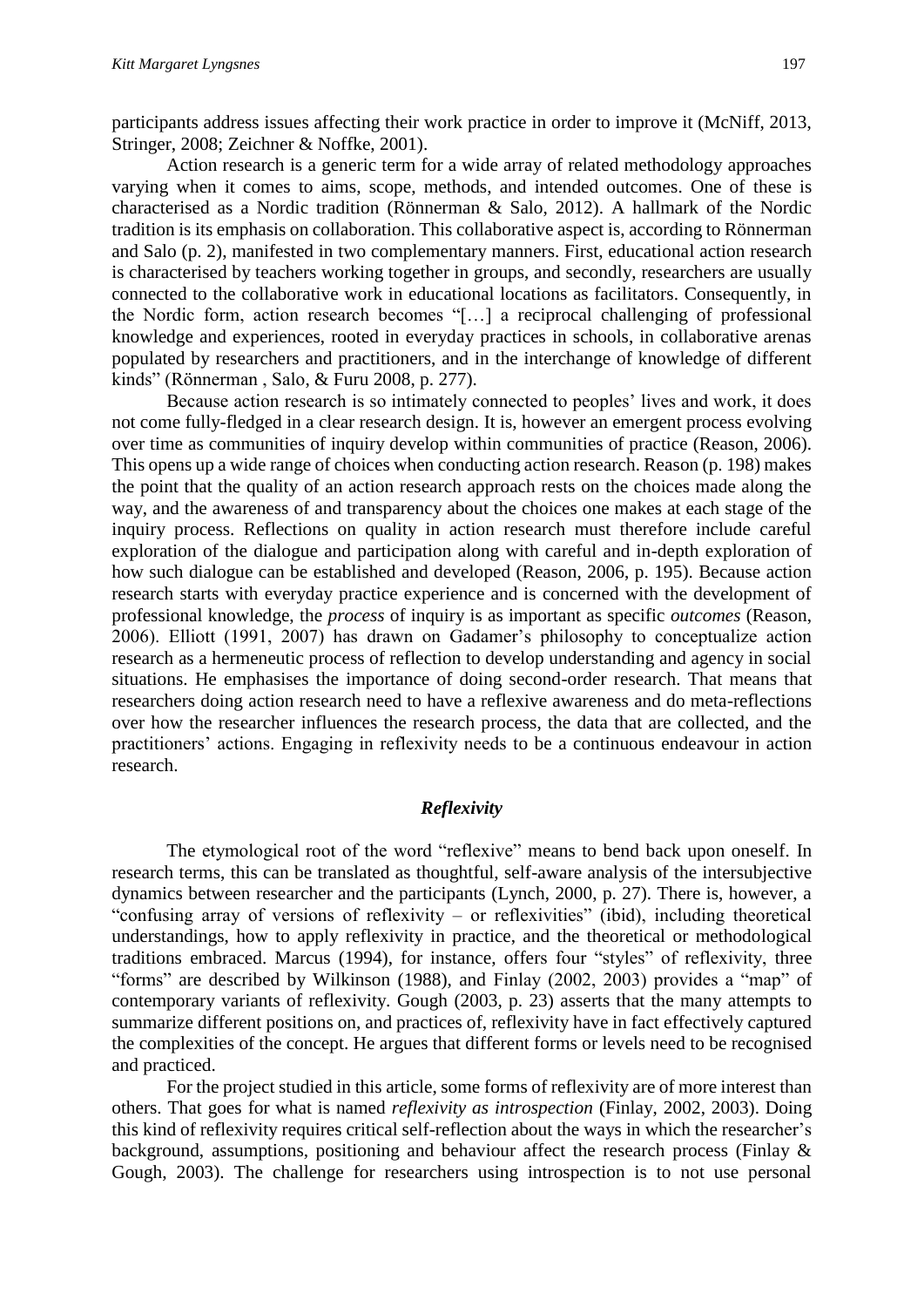revelation as an end in itself but as a springboard for interpretations and more general insights. That leads into a variant of reflexivity, which argues against inner subjectivity dislocated from the intersubjective research relations. In this, reflexivity *as intersubjective reflection* (Finlay, 2003, p. 8) the researcher explores the mutual meanings emerging within the research relationship, focusing on the situated and negotiated nature of the research encounter (Finlay, 2002, p. 215). Exploring intersubjective dynamics should be an examination of the coconstituted nature of the research, looking both inward for personal meanings and outward into the realm of shared meanings, interaction and discourse (Finlay, 2003, p. 10). *Reflexivity as mutual collaboration* (Finlay, 2002) involves capturing the participants' experience of/in the research process. According to Finlay (ibid), this approach implies that research participants take part in reflexive dialogues, in which they express their thoughts and interpretations. These might complement and add new insight into the researcher's process of confronting, modifying and honing his or her interpretations. This way of applying reflexivity offers the opportunity to hear, and take into account, multiple voices and conflicting positions.

Reflexivity can be understood in a multitude of ways according to the aims and functions of the research, as well as the theoretical or methodological traditions embraced (Finlay, 2002; Phillips, Kristiansen, Vehviläinen, & Gunnarsson, 2013). Reflexivity can also be applied in a multitude of ways, from being an intellectual exercise to being of direct practical use (ibid). Thus, one can conclude that reflexivity has many definitions and perhaps works best when different forms or versions are recognised and practised. As Gough (2003, p. 22) points out, reflexivity which dwells only on one level may appear impoverished.

The call for reflexivity, in one way or another, is particularly important for action researchers who are so intimately involved with the subject and context of the research, as well as the practitioners that participate in it.

#### *The Aim of this Article*

The aim of this article is to provide insights into how a collaborative research relationship between a group of teachers and myself as researcher evolved and brought about professional learning and development. Thus I try to identify aspects that are critical for researchers to consider, if they want to become pro-participatory in their approach to collaborative action research Developing this kind of joint research in which the aims, research questions, themes and data sources are developed throughout the process, is a demanding and greatly interactive enterprise. There are no roadmaps to guide teachers and researchers through this action research journey. Collaborative relationships can lead to learning and development for both parts. They are not, however, without challenges and conflicts (Goldstein, 2000; Johnsen & Norman, 2004). The outcome of collaborative action research depends on the knowledge construction that takes place in the interaction between the participants and the researcher – and whether they are able to create a "research site" where questioning, analysis and reflection around challenges in work practice are made. In my case, through critical reflection about the interactions with the teachers as well as, my own actions, thoughts, feelings and influence on the research participants and process. I, as a researcher also became the subject of research, both in the research process and its representation (Denzin, 1997). This is a challenging task in which one must examine the research process within context and grapple with one's own subjectivity. By taking a broad perspective on reflexivity as a starting point, especially considering *reflexivity as introspection,* as *intersubjective reflection* and as *mutual collaboration* (Finlay, 2002, 2003), I retrospectively try to examine the following research question: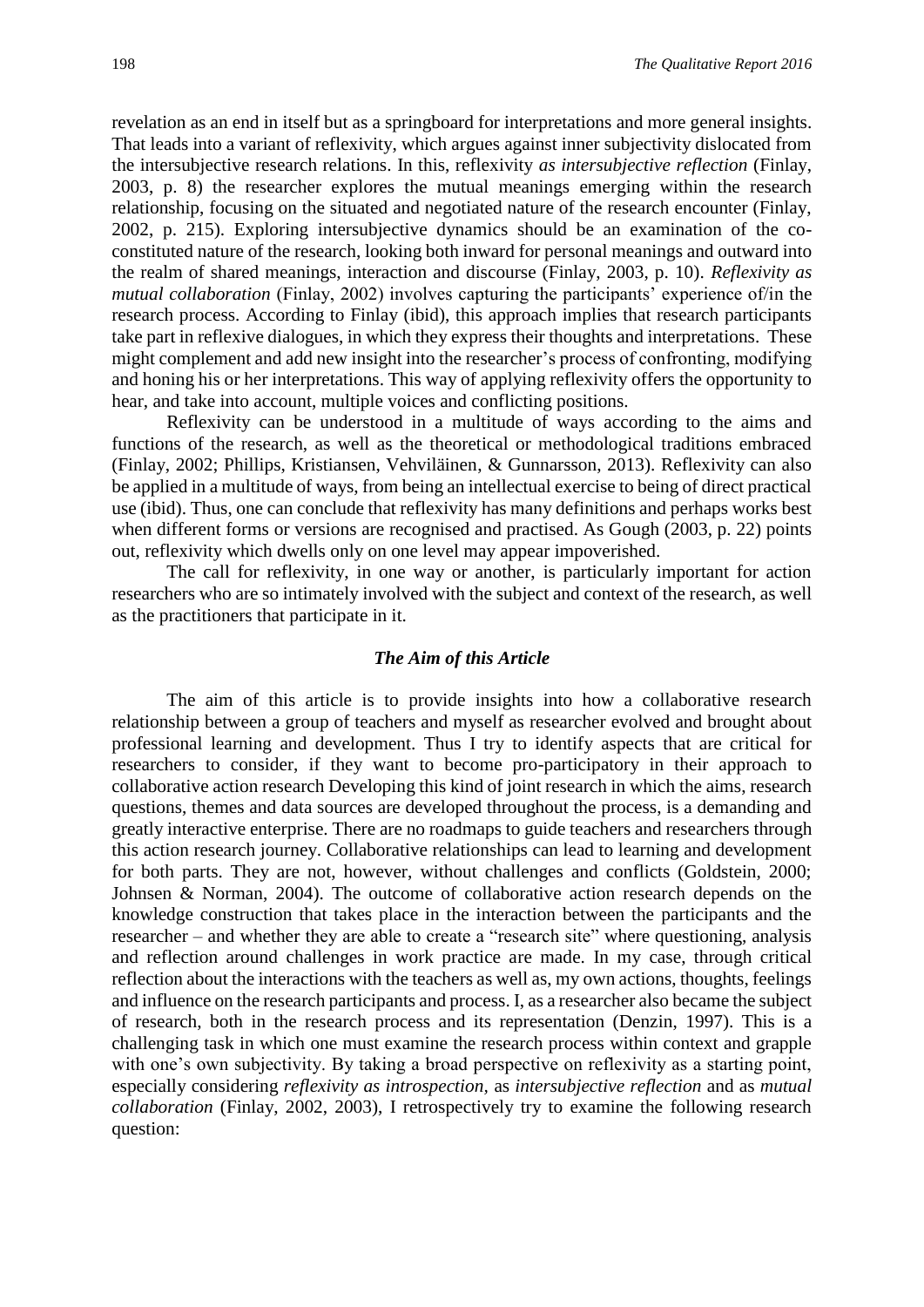*How did the relationship and collaboration between the teachers and the researcher develop, and how did the process contribute to the teachers' professional development and teaching practice?*

#### **Method**

The school that participated in the collaborative action research project was a combined primary and lower secondary school in one of Norway's largest cities with pupils from the first to the tenth grade. The teachers were organised in teams at each grade. Due to the contract drawn up between the school and the universities, all the teachers were obliged to participate in the project. The different teacher teams were linked to one or two researchers, and each team formulated their own research question within the frame of the project (Steen-Olsen & Postholm, 2009). I worked with a team of four teachers of the sixth grade. The teachers differed in age from about 30 to about 60; three female and one male. To retain the anonymity of the participants, I do not refer to them as "he" or "she" in this article. There were about 50 pupils in this grade. I, the researcher in my fifties, started out as a teacher in secondary school, took a Ph.D. in educational science and have been educating teachers and doing classroom research for more than 20 years. The collaborative relationship between the teachers and the researcher lasted approximately one and a half years.

#### *Data Sources*

This article draws upon different data sources. The analyses were evolved and enhanced through both my own regular solitary reflections recorded in a research diary throughout and following the project, and from reflective meetings, discussions and interviews with the teachers. My *research diary* documents my thoughts and experiences and contains my notes concerning why certain choices and decisions were made, how directions changed, the processing of new ideas, problems and challenges, and my own thoughts, feelings, reflections and questions both throughout the project, and upon its completion. Keeping and using this diary enabled me to make my experiences and emotions concrete, and it demonstrates the analysis and interpretations I did throughout the course of the collaboration. The content of this research diary also enables keep focused on the context both, the teachers' responses and contributions, and how these affected and shaped the relationship, the researcher and the research process. The diary functioned as a tool both in the first-order and second-order action research process (Elliott, 2007).

The four teachers and I met for the first time at the beginning of the school year in August. Throughout the year, approximately twenty meetings between the teachers and myself were held. Most of these meetings could be characterised as reflective because we analysed and discussed challenges in the teaching practice, planned courses of action, and analysed and reflected over teaching plans and classroom activities. A few of the meetings were used to present educational theory and research that were relevant for the ongoing work.

Classroom *observations* are also included in the data material. These observations were done at the beginning of the project in order to get acquainted with the teachers, the pupils and the teachers' ways of accomplishing classroom management and teaching, and on later occasions related to the actions that were carried out in the project.

Of great relevance for this article is the *group-interview* with the teachers that was done five months after the completion of the collaborative action research project. This interview was in the form of a conversation with a reflexive angle as the teachers were asked to look back and reflect upon the project, the process and outcome.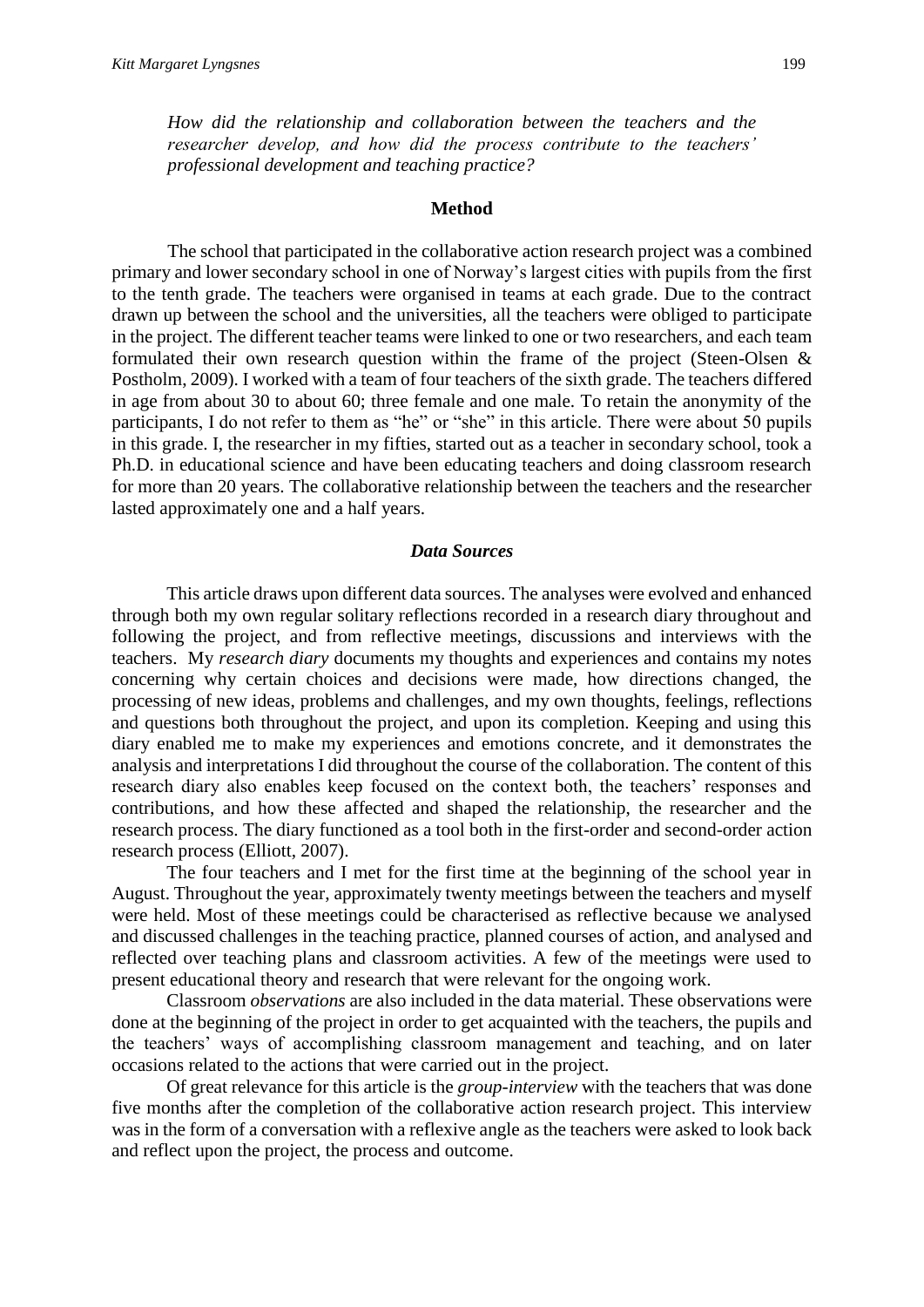#### *Data Analysis and Method Considerations*

I continuously conducted data analysis throughout the project, and these analyses were important for the choices that were made and the direction of the work. This article, however, is based on a re-analysis of the data in order to shed a reflexive light upon the collaborative project.

I transcribed all the audio recordings of meetings held throughout the project period, and while working on this article, I listened to these recordings once more. Such close, repeated listening often reveals previously unnoticed features of the conversation [\(Atkinson & Heritage,](http://www.sciencedirect.com/science/article/pii/S0742051X08000504#bib4)  [1984\).](http://www.sciencedirect.com/science/article/pii/S0742051X08000504#bib4) The different types of data were all re-analysed according to procedures outlined in the constant comparative method [\(Corbin](http://www.sciencedirect.com/science/article/pii/S0742051X08000504#bib26) & Strauss, 2008). The data analysis moved back and forth, providing opportunities to ask questions and search for appropriate categories through open, axial and selective coding. Through the analysis, four analytical categories emerged. These categories I have called (1) *researcher as a respectful "project manager*," (2) *insight through observing,* (3) *getting hooked*, and (4) *the importance of a reflective space*. Analytical categories like this are related to each other, and therefore not mutually independent. They are however useful in gaining additional insight into the research relationship and outcome of the project.

In an action research project, the researcher's aim is to both contribute to developing practice and do research on the process. This double purpose is a source of substantial ethical challenges and dilemmas. Ethical considerations are clearly integral to the entire process (Brinkmann & Kvale, 2005; Haverkamp, 2005). Lincoln (1990, p. 279) says: "privacy, confidentiality, and anonymity regulations were written under assumptions that are ill suited to action research where the participants are full, cooperative agents, our co-researchers." In other words, ethics in research means that the researcher has a moral obligation to protect the participants from harm, unnecessary invasion of their privacy, and the promotion of their wellbeing. This is obviously a great challenge in action research where the researcher and the other participants interact and connect on many different levels. Haverkamp (2005, p. 146) argues that ethics represent "[…] a thoughtful and sometimes courageous, commitment to creating trustworthy human relationships within our research enterprise." Adopting a reflexive stance in all phases of the project is also vital to ensure research ethics in action research. Doyle (2007) asserts that researchers should view their research as a negotiated process of meaning making with their participants. As a consequence, she suggests "participative member checking" (p. 908), or the process in which participants are given the opportunity to review their statements for accuracy. This even includes providing choices to participants for how the member checking will proceed. I discussed this with the teachers. Their attitude was that they did not want to spend time on this. Throughout the project, however I presented my analyses and interpretations, and we discussed and reflected on them together. In the group interview after the project was over, the teachers were invited to describe and interpret our collaborative process and the project as a whole. They were also offered the opportunity to read and give feedback on all texts about the project before I sent them in for publication. Two teachers read a few texts, but they usually declined saying they "trusted the researcher."

Bray, Lee, Smith, and Yorks (2000) argue that validity in action research is determined by the extent to which practice is changed, and therefore traditional validity claims cannot be applied. Although not possible to generalise from the findings of a small-scale action research project, it is possible to relate to similar situations and practices, thus forming a basis for naturalistic generalisation (Stake, 1995). Findings and recommendations from small-scale studies might also be of great relevance for others working with similar projects (Bernhardt, 2015), and much can be learned from rich, holistic accounts of particular cases, especially when they are "anchored in real-life situations" (Merriam, 2009, p. 51).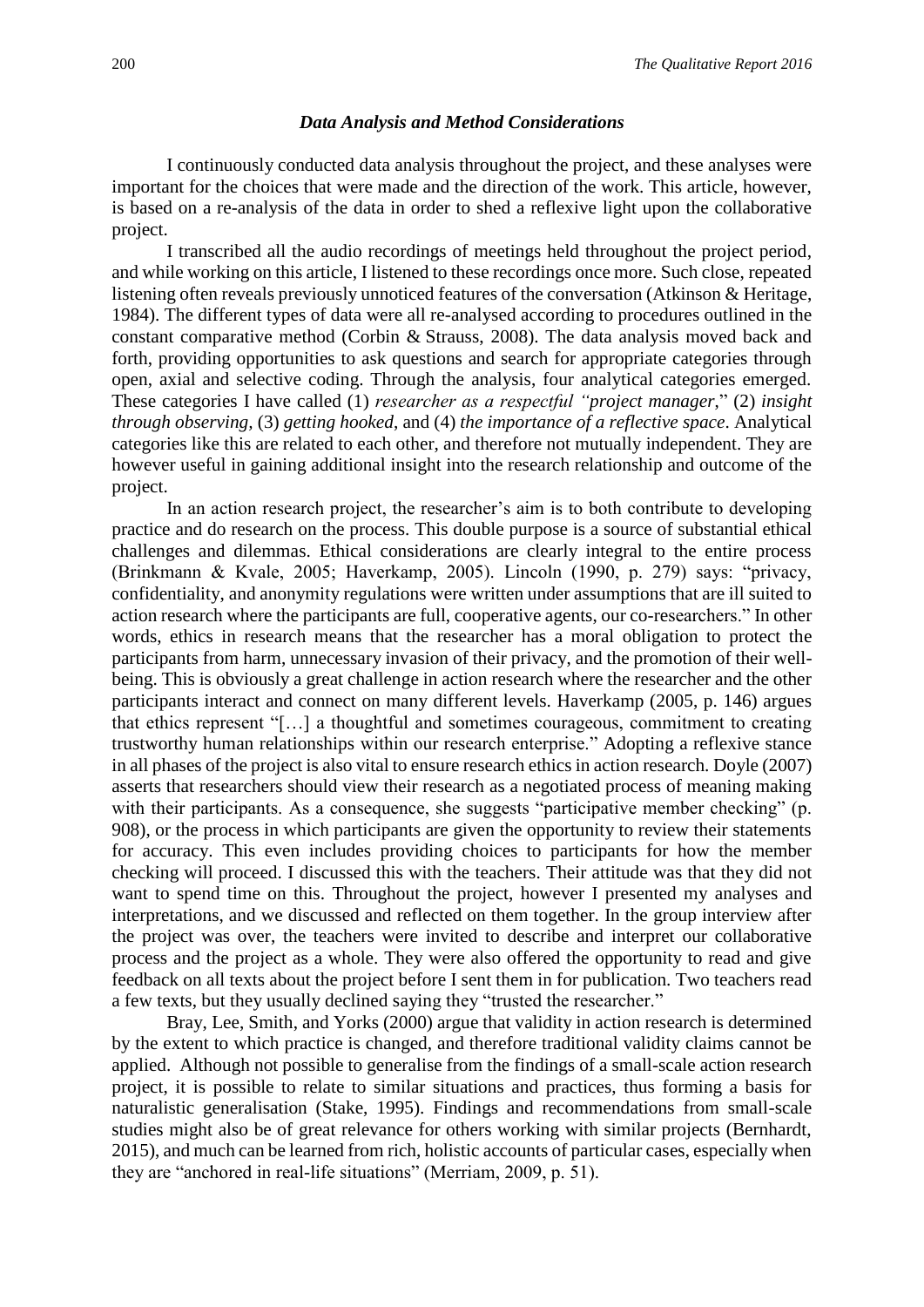#### **Phases in the Collaborative Project**

#### *The Reluctant Start*

During the first meeting between the teachers and myself, they were polite, serving coffee and engaging in small talk while they clearly waited for me to take the initiative. I started by giving them the opportunity to express their expectations for the project. These expectations varied a lot:

*I am not very enthusiastic when it comes to this project. It is too fluffy.*

*This project comes on the top of all the other things we have to do.*

*We don't really have time for this. Since we have to engage in it, I hope, however, that maybe we can get a common understanding of different things, and maybe we can develop some new ways of doing things out of it.*

*I view the project as a unique opportunity to develop better adaptive teaching and to learn about and develop new methods to use in the class.*

The backdrop of these utterances was that the teachers were directed to participate in action research by their head teacher. They had no choice, and their expectations reflect their varying commitment. Two of them were clearly negative and saw participation in the project as an unwanted duty. One expressed doubt, but was willing to give the project a chance, while the fourth was very positive and saw the potential for professional learning.

The accounts that emerged during the discussions in the subsequent meetings fully demonstrated that all the teachers felt overloaded by tasks and duties that should be carried out; "Time is our Achilles' heel" one of them expressed. They felt a constant bustle and lack of time to attend to the pupils' needs. The teachers expressed a genuine interest in their pupils, and, in a variety of ways formulated their desire to support, facilitate and assist students' learning more than they felt they were able to in their present situation.

During the initial phase, they also indicated that, even if they felt the project "belonged" to the head master and the researchers, out of loyalty they would take part in it. The initiative and progress would however be the responsibility of the researcher. Furthermore, in different ways two of the teachers frequently dismissed researchers as theoreticians living their sheltered lives behind desks, having only superficial insights about "real life in school."

I did not feel completely comfortable with the atmosphere in the start-up phase. Most of the teachers did not want to participate in the project I was representing. In spite of their politeness, I was not welcome, and it felt as if I was an intruder in their busy workday. In my diary I reflected in this first phase over whether the teachers' rejection of researchers' competence, might have something to do with an idea that researchers have a kind of normative knowledge about teaching, and the teachers did not want to be "inspected and exposed." Teachers do not usually have researchers with them in their practice, and a feeling of being evaluated might have been provoked. The teachers did in a way excuse themselves towards what they considered the researchers' norm for good teaching, for example by pointing to lack of time and resources preventing them from making the adaptive teaching they wanted to.

When it came to my thoughts and emotions about pursuing and leading the work onward, I have among other things written these questions and reflections:

*How can I motivate them to collaborate? I feel that three of them want this*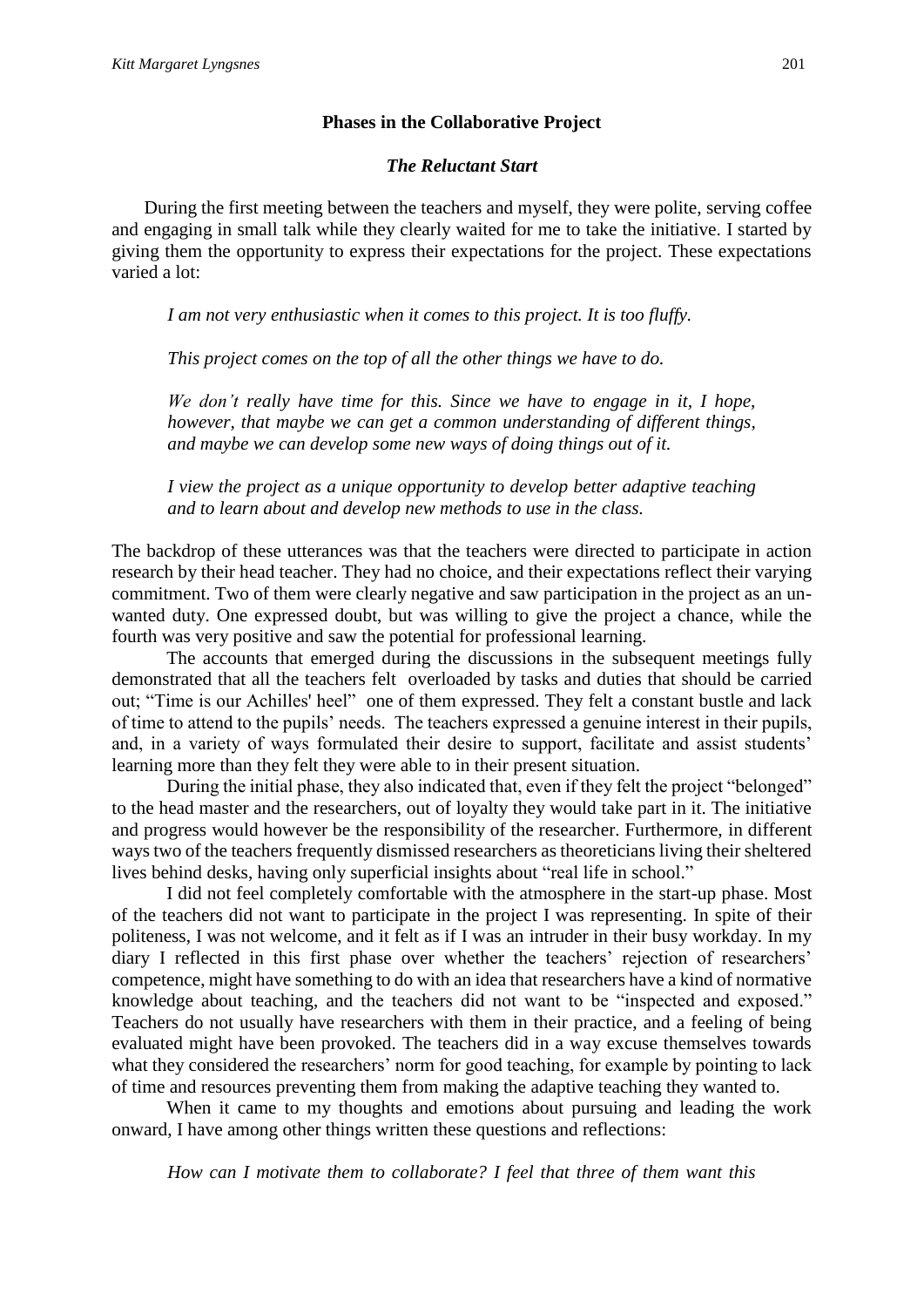*project to collapse in order to get rid of it! Focus on the positive one who considers the project as a unique opportunity!* […] *How can I make them accept me and respect me as a collaborating partner, as a professional and as a nice person?* 

*They really have busy days and great responsibilities. How can I offer something meaningful for them in their practice that in turn will benefit their pupils' learning without occupying too much of their time?*

The teachers had not asked for this project, and they obviously considered it a further burden on their workload rather than an opportunity for professional learning and development. I knew I would have to find a balance in a landscape of challenges and tensions. According to Kemmis (2001, p. 100) the first step in action research is the formation of a communicative space in which the participants position themselves. Reason (2003, p. 17) points out that the outside researcher is in danger of "helping" in a way that might not be helpful at all because it could be controlling, patronising, suffocating, or just lacking in understanding: the inside community is always in danger of irrationally rejecting the outsider. When I analysed the teachers' remarks and opinions, and my own responses and reflections, it became clear that it was important that I acknowledged the teachers' competence. They were the experts on teaching in a primary school. My challenge as a researcher in this collaborative relationship was therefore to initiate, stimulate and give input regarding analysis, interpretation and reflection over their classroom practice in such, a way that would allow the four teachers to construct new knowledge about their professional activity. In trying to create this communicative space, characterised by congruency between the teachers as research participants and myself as a researcher, I also attempted to value and nurture both informal talk about everyday issues as well as school matters; it was important to be sensitive to what they wanted to bring forward. I also realised that I had to be the leader of the project, and eventually the teachers waited for me to organise and take initiative to do what had to be done. The category that grew out of the re-analysis of the data from this phase of the project, I have named *the researcher as a respectful project manager.*

#### *From Fumbling to Motivation*

During the start-up phase that lasted about six weeks and included three meetings between the teachers and myself, we spent a lot of time discussing and describing their practice in order to identify the challenges they faced in their teaching. The teachers willingly expanded on their everyday work, and lack of time and resources were constantly an issue. The conversations were rambling and long lasting. My diary points to the dilemma I felt between acknowledging the teachers' every day struggle and my frustration that we were constantly "engulfed in dailiness." I strongly felt we were heading nowhere and that I had to get a grip on the project since the responsibility for it so obviously depended on me. Holding on to my resolution to try to lead the project in a direction that was meaningful for them without wasting their time, I lead the discussion by following up relevant contributions. Over time, we came to a general consensus that discussing given conditions and structures brought no progress to the work. Issues that came up during this phase were that the high noise levels produced by the pupils in the classroom disturbed the teaching, and that the pupils dawdled and were slow to start working with their tasks. These challenges were about classroom management. In our next meeting, I therefore suggested starting with a loop of action research: observing – reflecting – planning – acting (Carr & Kemmis, 1986). This loop consisted of the teachers observing each other's lessons, and I observing all of them as well.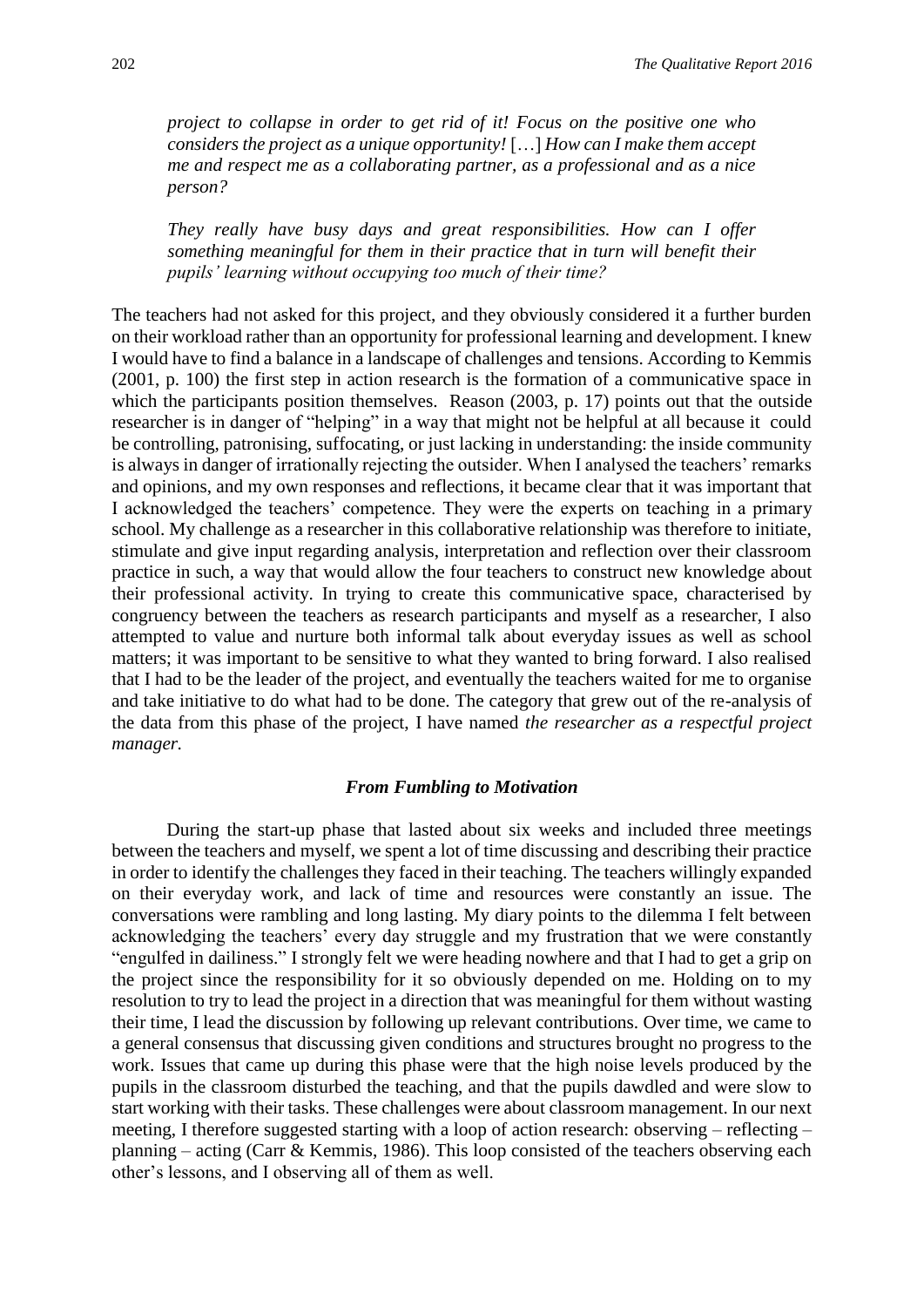The teachers sometimes used to be two at a time in the classroom when the pupils worked with special projects or tasks, so they had all seen each other teach. In spite of this, there was a bit of hesitation from two of them when it came to these observations. It might again be the feeling of being evaluated that appeared. Holding on to my role as the "respectful project manager," I lead us through the observations over a period of a couple of weeks. A meeting was held afterwards to reflect on what they had observed and to plan new steps. A great deal of time was used to present and discuss what they had experienced during the observation period, and being present in the colleagues' lessons just to observe the activities and the interaction that occurred, created lots of thoughts and reflections:

*You adjust your focus when you observe to "observe." You see things you never would have seen by just being in the classroom with a colleague.*

#### *I really had an aha-experience!*

Suddenly there were some positive comments, and attitudes were beginning to change. The observations seemed to have brought about a consciousness about their ways of acting in the classroom, and how this affected the pupils' learning environment and concentration. As a consequence of this discussion, we agreed that the researcher at the next meeting should give a short lecture on classroom management, emphasising its pro-active dimensions. We also agreed that as the next step all should collaborate and draw up a plan with a few guidelines on how to handle a number of situations in the classroom so that all the teachers responded consistently. Hopefully, this would result in less noise, fewer disturbances in the classroom, and less waste of time.

When I re-analysed this phase, the category *insight through observing* emerged. This category points to the change that arose during the observation period. Teachers work in the hurly burly of their own practice, monitoring closely this practice as they are acting within it. It demands space and time, which, almost by definition, the practice does not give easily. Through this organised system of observation and reflection, these teachers were drawn out of their habitual practice, creating new experiences. The discourse in this phase of the project thus moved slowly and gradually from talking about work burdens and inappropriate structures and organisation to what was going on in their classroom, and what they could do to improve classroom practice based on their knowledge construction from observations, discussions and the theoretical presentation.

#### *The Turning Point*

The recognition that the observations and following reflections were useful, led to a noticeable shift in the teachers' views about the project. The reluctant teachers had started to change their attitudes. Notes in my diary express relief that this observation cycle had been successful. This gave me courage to continue to motivate and push the project forward. One of my reflections at the time was that in action research it is necessary to tolerate uncertainty and accept that the process might take time.

The teachers continued to work together to harmonise their classroom management for the benefit of pupils' learning. At the same time, we continued our efforts to find a focus for the further work we would do together within the frame of the overriding aim of the project. I continuously tried to lead the discussion in such a way that they would share the challenges they experienced, as well as which aspects of their teaching they wanted to develop in order to improve pupils' learning. The challenge to be addressed would have to focus the work, and,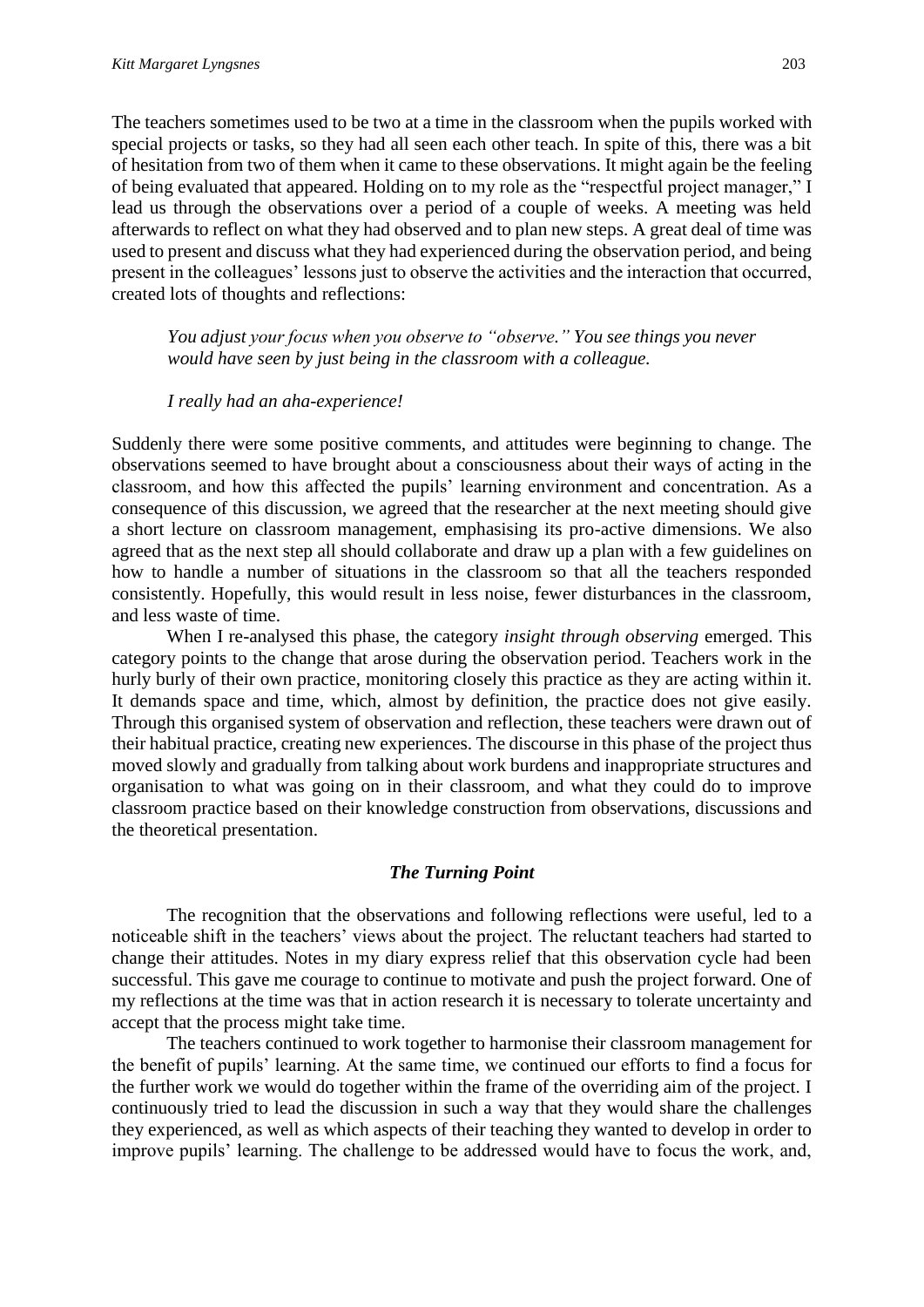furthermore, it had to motivate and bring about a bit of enthusiasm and ownership from the part of the teachers.

All the teachers pointed out that adaptive teaching was particularly challenging, and as one put it: "Trying to deal with the challenge of adaptive teaching really makes me frustrated." According to the Norwegian national curriculum, writing literacy shall be integrated into all subjects, and the teachers struggled to fulfil this directive. One teacher constantly claimed that she felt that much of the teaching going on was so boring that the children were not affected by it. This teacher wanted to do something more exciting and fun to motivate the pupils. There were some weeks where we could not reach an agreement on how to proceed. Quite a few pages in my diary are filled with brainstorming ideas and provisional outlines of themes, aims and questions for the project where I have tried to take into account the different viewpoints. When we struggled to find a consensus, I summed up the themes we had discussed previously. Eventually all agreed that adaptive teaching and writing literacy in different subjects were challenging and therefore were the themes they all wanted to address in creative ways that would attract the pupils' interest and make them feel the joy of writing.

This was a challenge for me, as I had to maintain a positive attitude in order to motivate the teachers and find the right direction to lead them. I got an idea to bring in a colleague of mine to inspire them. She had been working with creative ways of writing for years, and had even written a book about it. The teachers agreed. She came, gave a lecture and planned, observed and reflected together with the teachers about one lesson. Following her visit, the teachers tried out new methods based on her ideas in their subjects. In between our regular meetings, they used and further developed these new ideas and approaches. They became excited about the process, sharing the lesson plans and teaching materials they had used with me.<sup>1</sup> Feedback from their pupils as well as their own evaluations indicated that the children's learning outcome, motivation, and joy of writing were enhanced. The atmosphere was now completely different from that I had experienced a few months earlier. The teachers were all, to a certain degree, committed to and enthusiastic about the project.

The analytical category I developed through the retrospective analysis of this phase, I have named *getting hooked*. After the experience with the action research circle of observing, reflecting, planning and acting in regards to classroom management, a change of attitude set in. After we combined the areas they found challenging into one theme, and then augmented it with an inspirational contribution from my colleague, the teachers expressed ownership of the project and worked together to develop their teaching practice.

#### *The Retrospective Glance*

Five months after the project period was over, or three months into a new school year, the teachers and I had our final meeting. I brought a semi-structured interview guide with themes and open-ended questions. The plan was to carry out the group interview as an informal and flexible conversation where we also reflected together over the process and outcome of the collaboration.

As mentioned earlier, participation in the action research project was not optional for the teachers, and some of them were quite skeptical in the beginning. I started the conversation asking what, if anything, they thought they had gained through the project. The most sceptical of them expressed the experience in this way:

*This project has given me new inspiration. It has raised my consciousness about writing literacy, and how to write in different ways. Now I see that before this I* 

**.** 

<sup>&</sup>lt;sup>1</sup> Examples of these teaching plans and materials are described in Lyngsnes, Susegg, and Postholm (2009).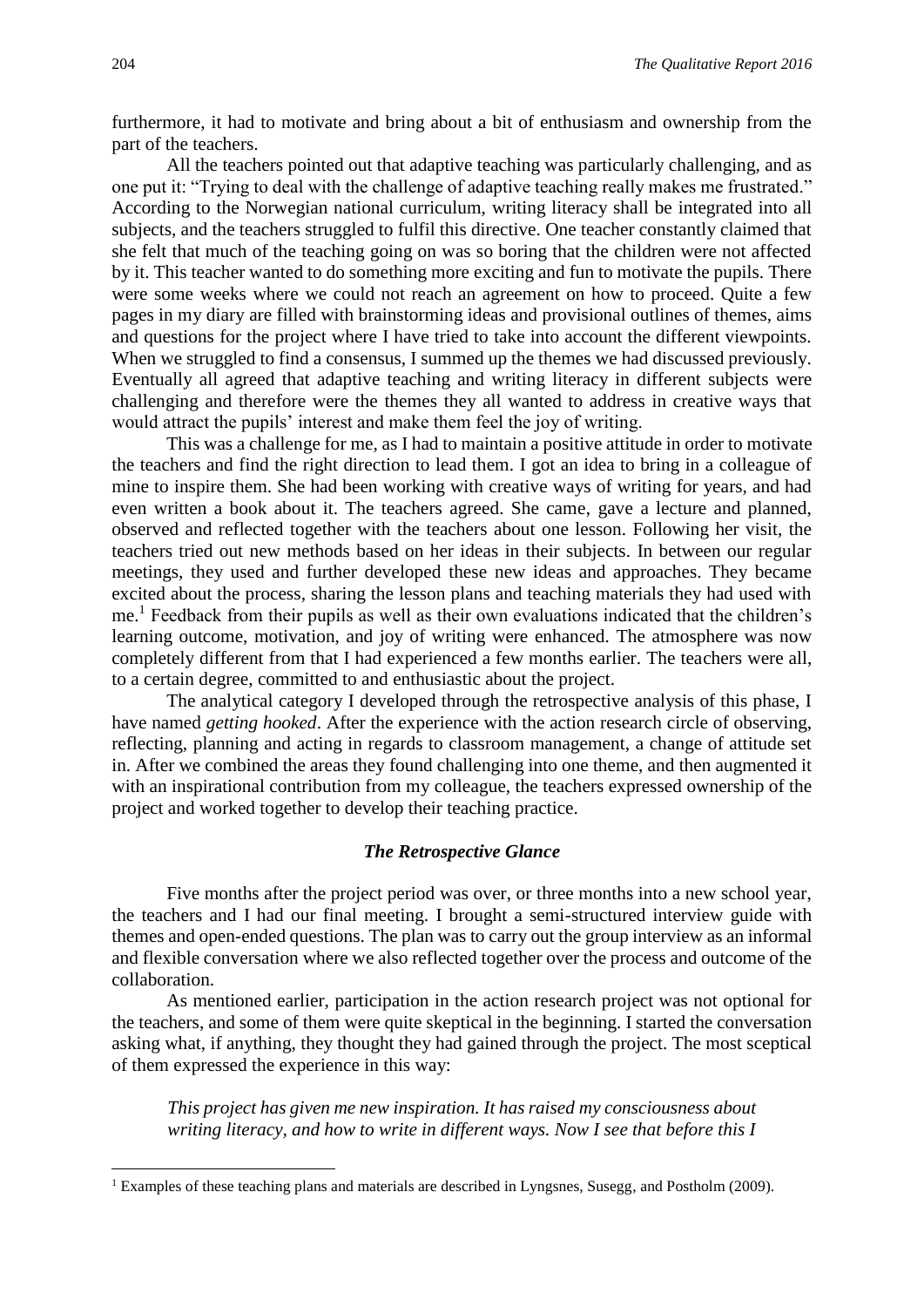*gave the pupils writing tasks that were boring to the point of tears! […] I am a slow learner, I think. I had to be awakened to be engaged in the project. Then suddenly the time had run out, and the project was nearly over. For me it should have started now!*

Another said: "The new inputs and thoughts were really an awakening. Both reflecting together and working in new ways with the pupils have raised my consciousness about what I am doing, and prompt me to do things in other ways."

These quotations reflect several dimensions of the project. Both teachers quoted above credit the affective side of the process for raising his/her inspiration and motivation, and both emphasise their professional development in both teaching itself and how they think about teaching. Their comments demonstrate that developmental processes take time, are complex, and include both the practical actions and reflection of them. All the teachers felt they had broadened their repertoire of methods because of the project, receiving new inspiration and ideas on how to facilitate and support pupils' learning. They used terms like "awakening, consciousness-raising, educative, motivational" and "getting on new tracks" to describe the project.

My re-analysis of the teachers' thoughts and views in this phase led to the category *the importance of the reflective space*. This category emerged from a review of numerous statements from the teachers. One thing they drew attention to was the importance of observing each other and then reflecting on these observations. In this way, routine and automatic actions and reactions were brought to light and scrutinised, resulting in a more reflective and substantiated practice. The teachers acknowledged openly that most of them had been very reluctant to participate in the project, but that the collaborative process had contributed to their professional learning and development in various ways. The researcher's role in the project was strongly emphasised, and here too, the importance of reflection was underlined: "You as a researcher kept us going by organising the meetings, observing, questioning, giving feedback, and most of all participating in the reflective activities." At the beginning of the project the teachers had an image of the researcher as an expert and distant academic; 'we thought you came to show us the "right" ways to do things." They underlined that the researcher's competence and personality were significant for the outcome of the project: "Not any researcher would do however. It was very important that you once had been a teacher, that you know about new research and theory about classrooms, and that you are easy-going and speak in a way we understand!" The teachers gave the impression that the collaboration should have been prolonged and commented that they particularly missed the organised reflective meetings:

*Things happen all the time. We get stuck in the daily tasks. We don't have the time and opportunity to sit down and reflect – or perhaps we don't give priority to use time for it.* […] *Last year we had time to reflect in the meetings with you. This year, however, we don't have this arena unless we make it ourselves.* 

The teacher team clearly had acknowledged the importance of the reflective space for their professional development. On their own, however, they had problems organizing and giving reflective activity priority.

The phases and the categories I developed through the analyses are illustrated in the table below.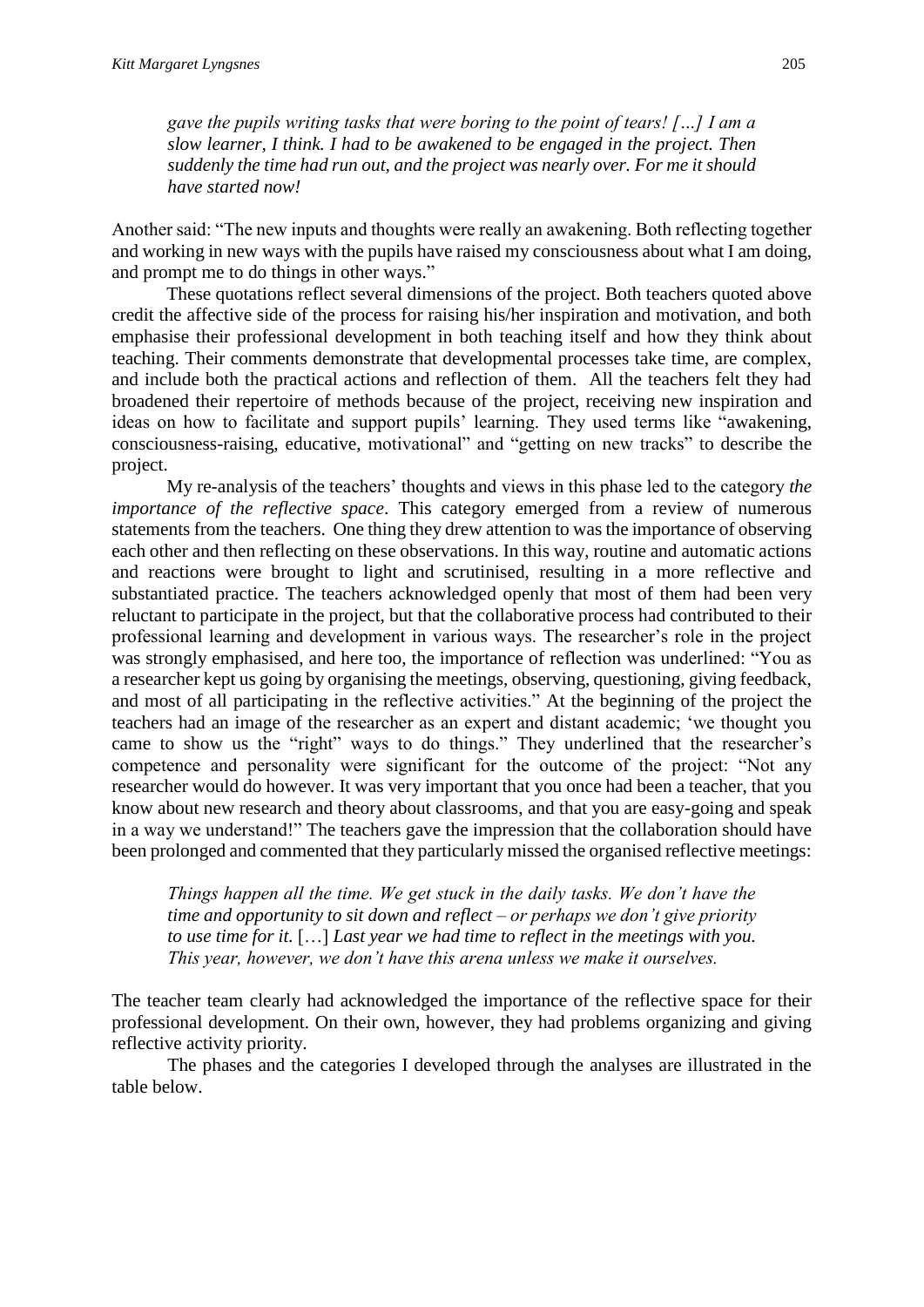| Phases in the collaborative process | <b>Categories developed</b>                       |
|-------------------------------------|---------------------------------------------------|
| The reluctant start                 | The researcher as a respectful project<br>manager |
| From fumbling to motivation         | Insight through observing                         |
| The turning point                   | Getting hooked                                    |
| The retrospective glance            | The importance of the reflective space            |

#### **Discussion**

In this article, I have tried to take a reflexive stance in order to shed light on how the relationships and collaboration between the teachers and the researcher developed, as well as look at the way the process contributed to the teachers' professional development. This smallscale study has provided me with a number of findings related to both the challenges and dilemmas associated with the process of creating and sustaining such a project, as well as to the outcome of this type of collaborative approach to teacher professional learning. Furthermore, I have recognised the immense importance of exercising reflexivity both during and after an action research project. Through the re-analysis of the data, I have developed categories that give new insight into the emotions, relationships, processes and activities that took place, and I have come to understand that my, more or less deliberate reflections and actions at the time, were actually reflexivity in practice.

Reflexivity in this kind of research relationship is an ongoing endeavour. By bringing my data from the project out in the daylight again and re-analysing them, I have exercised reflexivity on two levels in two different spaces of time. In the first round reflexivity was carried out simultaneously throughout the period of the collaboration and provided insight and alternative actions in the day-to day progress of the project. In the second round the thorough re-examination of the data, constitutes a retrospective reflexive analysis. It has allowed me to see development, processes, and critical moments in the collaborative relationship, thereby expanding my understanding of the complexity of collaborative action research.

Collaborative action research is a process that develops, grows, and shifts over time, and the relationships between the researcher and the other research participants are a defining factor. These go beyond those found in other forms of qualitative research, which have a more instrumental orientation towards relations, revolving as they do around the use of participants as respondents or informants in the production of data, in order to produce research results (Phillips & Kristiansen, 2013). As the primary purpose of collaborative research is to carry out research with participants, it requires the researcher to cultivate and maintain these relations over time in order to ensure that the project produces results that satisfy the knowledge development of all participants and their – potentially diverse – perceptions about the outcome (ibid).

The relationship between the teachers and me were a theme of concern and reflection throughout the entire collaborative process. The analysis of the first phase of the project, led me to the category "researcher as a respectful project manager." Here, the data from my research diary illustrate how I used *reflexivity as introspection* (Finlay, 2002) to "process" my feelings and come up with a suitable approach in which to frame my role as researcher. My findings demonstrate that when research relationships are formed, an essential aspect of reflexivity requires the researcher to engage in empathetic sensitivity towards the participants and the context. This is a kind of "relational awareness" (Warin, 2011, p. 811) which includes an awareness of how, in the role of researcher, I influenced my research participants, as well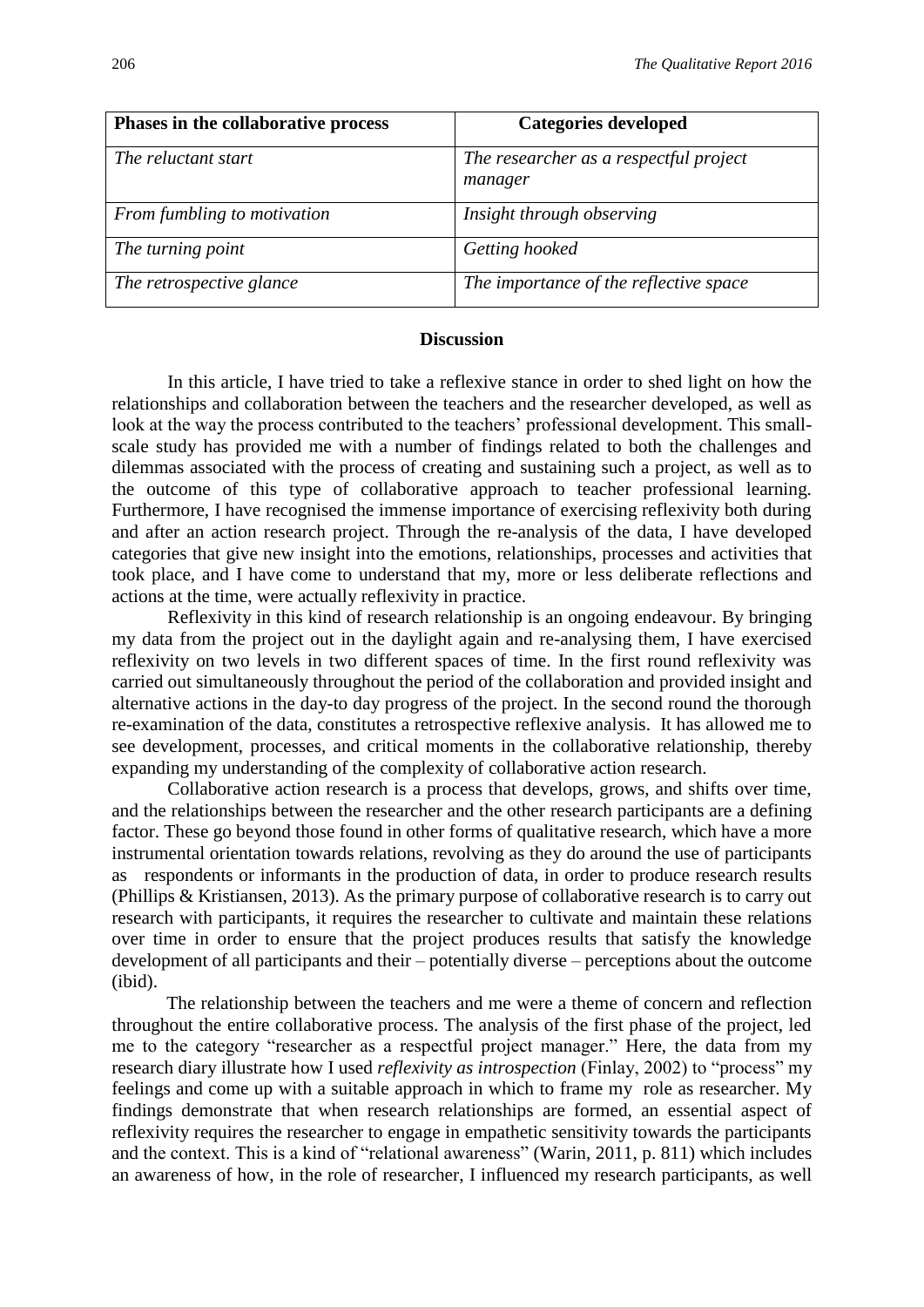**.** 

as a simultaneous and interdependent awareness of how they were influencing me. My data show that when most of them affirmed that they did not want a project and stayed quite reluctant over a period of time, unpleasant and ambivalent feelings were brought up in me. I have been a teacher myself and understood they were busy, and I know that teachers' workload has intensified since my days as a schoolteacher<sup>2</sup>. I felt uncomfortable as an outsider imposing extra work on them. Through examining my thoughts and emotions, I realised the great respect I felt for the teachers working in this primary school with more than 50 eleven years olds to attend to. My data also show how I used my position to lead them into and through the project.

Using introspection and being reflexive about one's own personal reactions is one side of reflexivity. Being too preoccupied by one's own emotions and experiences, however, can carry with it the risk of blocking out the participants' voice. The challenge in using introspection is not to use personal revelation as an end in itself, but instead as a springboard for interpretations and more general insight. This process then leads into reflexivity as *intersubjective* reflection (Finlay, 2002) which I applied to my data analysis when exploring the interaction and meanings emerging within the research relationship. An interesting aspect of intersubjective reflexivity is the perceptions research partners have of each other, and how those influence their interaction and participation. My findings show that the teachers initially had an image of me as a distant academic with limited knowledge of school, and they thought I would come in as an expert to tell them how to teach. When this preconception was added to the fact that they *had to* participate, it became understandable that they kept a distance to the researcher and were eager to describe their busy workday. All except one considered the researcher, to be a type of unwanted intruder – and this was also the feeling I had from them. These attitudes naturally had an impact on the interaction and collaboration in the start-upphase of the project. Through the first loop of action research, however, where the category "insight through observing" emerged, and later in the project when the teachers were "getting hooked," data demonstrates how they realised that this project could provide them with new tools and knowledge, and that the researcher could contribute to their learning and development.

Attitudes changed over time, and the last meeting captured the teachers' perspectives on the nature and experience of the research, their thoughts about the researcher and how they viewed themselves as a part of it. The teachers clarified and elaborated on the reasons behind their initial attitudes and opinions – and on how their feelings about the project and the researcher changed. This reflexive dialogue was an important data source for both intersubjective *reflexivity* and *reflexivity as mutual collaboration* and provided insight into how the research relationship developed and shaped the outcome of the project. This joint reflexivity that both confirmed and modified my own interpretations of what had happened during this collaborative project, adding depth to my analysis.

One aspect of the teachers' reflections during this final meeting was that they felt the researcher's experience, knowledge and personality were decisive factors in the collaborative process and, in turn, what comes out of a project like this. All the teachers, whether they had positive or negative feelings about the project in the beginning, now declared that they had developed and changed their practice<sup>3</sup>. Furthermore, the process had both challenged and convinced them that reflecting over their teaching was important in order to develop professional learning. Although they felt their outlooks had changed because of the project, they also recognised that taking the time to reflect as they had during the project would be challenging with no one there to organise the reflections. Their response surprised me and I

 $<sup>2</sup>$  Intensification of teachers' work is not just a feeling these teachers were expressing, it is today a common feature</sup> internationally (Ballet, Kelchtermans, & Loughran, 2006; Hargreaves, 2003).

<sup>&</sup>lt;sup>3</sup> These statements were verified via interviews with the pupils. These findings are described in Lyngsnes (2009).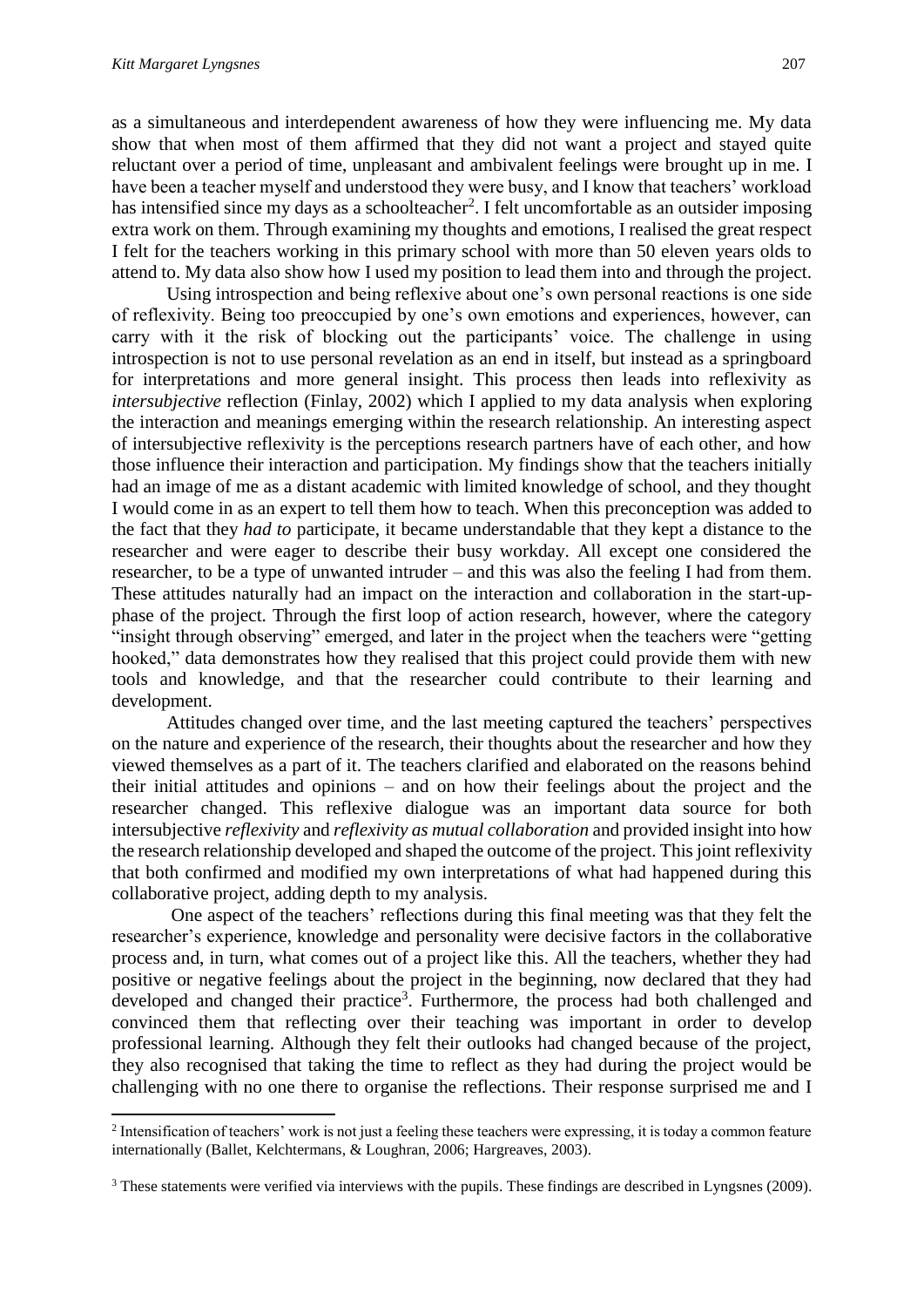needed to think them through. On the one hand, the fact they had recognised the importance of reflecting over practice was a positive outcome of the project. On the other hand, they did not earmark time for it. I could interpret this in a number of ways. Perhaps in my role as project manager I had organised too many activities, and had not given them the opportunity to take responsibility for themselves to developing the habit of reflecting. Perhaps it was just easier for them to not try to squeeze one more thing into their already busy workday, or perhaps the collaborative action research project did not last long enough to implement reflection as a part of the teachers' practice.

#### *Final Comments*

Participating in this collaborative action research project was a considerably more complex, multi-layered, situational, and absorbing research process than the qualitative research I usually carry out. Phillips and Kristiansen (2013, p. 257) argue that in research literature there is a tendency to romanticise collaborative research practises and the role of the collaborative researcher, downplaying or neglecting the ambivalences, tensions, problems and fiascos. My study helps elaborate on the complexity of collaborative action research in schools, enforcing that it must be co-constituted and a joint product of the teachers, the researcher and their relationship. In this type of research, the participants' different positions, experiences and professional biographies make it possible or inevitable that assumptions, goals and practices will differ. The direction, the outcome and the meanings are also negotiated in a particular setting and context. As described in this article the researcher's position in collaborative action research is crucial, and the need for reflexivity is comprehensive. It is important to remember, however, that the researcher do not limit the reflexive analysis to his or her own thoughts and actions. Cunliffe (2003) emphasises that the nature of such research makes the researcher's account one of many, and it is essential to remember that research is a narrative constructed by a number of participant stories, and the researcher's is only one of them. Applying intersubjective and mutual collaborative reflexivity allows for different understandings and meanings, illuminating and influencing both the process and the outcome of action research. The aim of this collaborative project was to promote teacher learning and development. It has however led to a substantial learning outcome for the researcher as well, and the next time I carry out an action research project, I will be considerably more conscious of the importance of taking a reflexive stance towards the research process.

#### **References**

- Atkinson, J. M., & Heritage, I. (1984). Transcript notation. In J. M. Atkinson, & J. Heritage (Eds.), *Structures of social action* (pp. ix-xvi). Cambridge, UK: Cambridge University Press.
- Ballet, K., Kelchtermans, G., & Loughran, J. (2006). Beyond intensification towards a scholarship of practice: Analysing changes in teachers' work lives. *Teachers and Teaching: Theory and Practice, 12*(2), 209-229.
- Bernhardt, P. E. (2015). 21st century learning: Professional development in practice. *The Qualitative Report, 20*(1), 1-19. Retrieved from <http://nsuworks.nova.edu/tqr/vol20/iss1/1/>
- Bray, J. N., Lee, J., Smith, L. L., & Yorks, L (2000). *Collaborative inquiry in practice: Action, reflection and making meaning.* Thousand Oaks, CA: Sage.
- Brinkmann, S., & Kvale, S. (2005). Confronting the ethics of qualitative research. *Journal of Constructivist Psychology 18*(2), 157–181. DOI:10.1080/10720530590914789.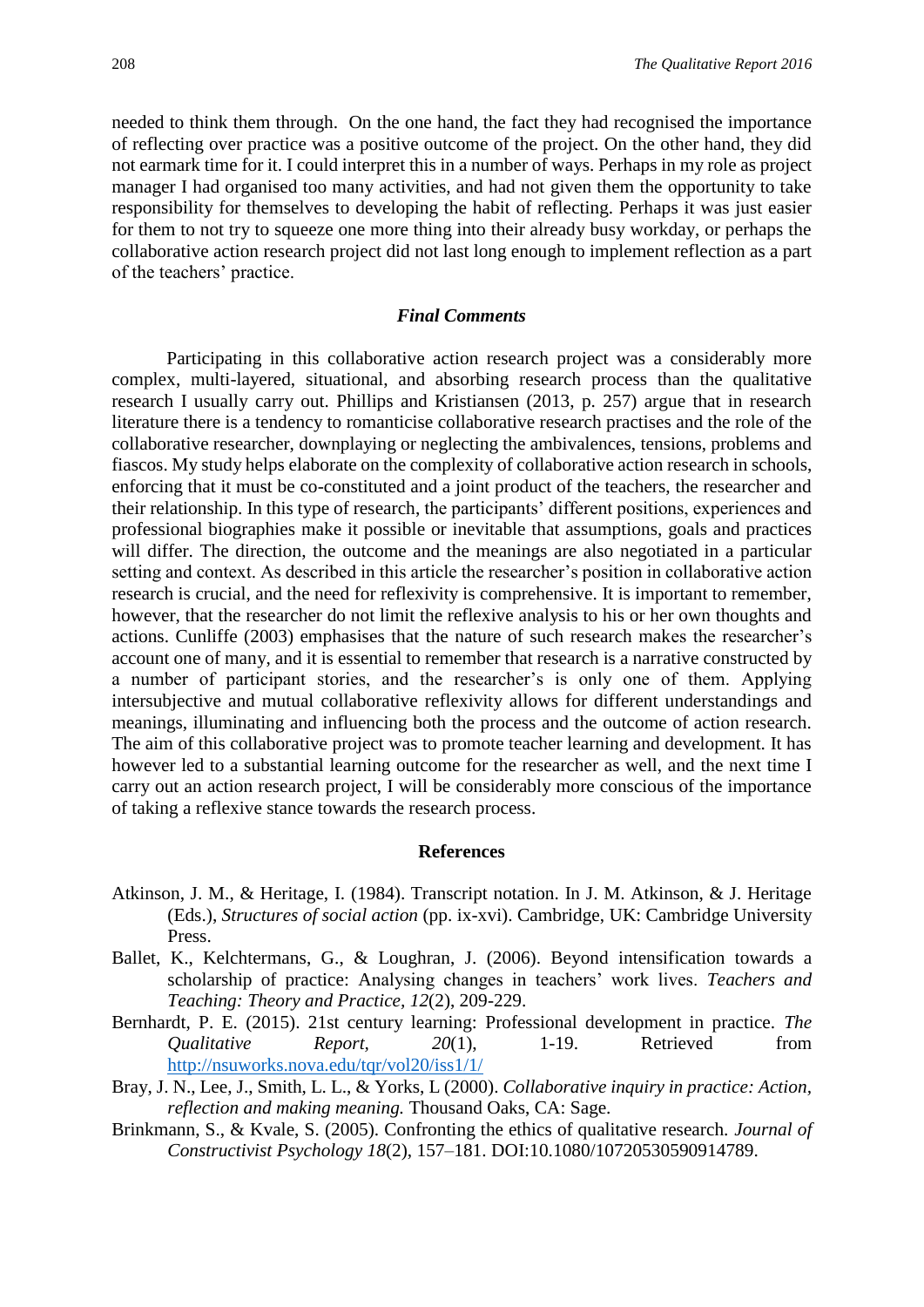- Carr, W., & Kemmis, S. (1986). *Becoming critical. Education, knowledge and action research.*  London, UK: Falmer Press.
- Corbin, J., & Strauss, A. (2008). *Basics of qualitative research* (3rd ed.). Thousand Oaks, CA: Sage.
- Cunliffe, A. (2003). Reflexive inquiry in organizational research: Questions and possibilities. *Human Relations, 56*(8), 983-1003. DOI: 10.1177/00187267030568004.
- Darling-Hammond, L. (2000). Teacher quality and student achievement: A review of state policy evidence. *Education Policy Analysis Archives, 8*(1), 1-42.
- Denzin, N. K. (1997). *Interpretive ethnography: Ethnographic practices for the 21st century.*  Thousand Oaks, CA: Sage.
- Doyle, S. (2007). Member checking with older women: A framework for negotiating meaning. *Health Care for Women International, 28*(10), 888-908. DOI:10.1080/07399330701615325.
- DuFour, R. (2004). What is a professional learning community? *Educational Leadership, 61*(8), 6-11.
- Elliott, J. (1991). *Action research for educational change.* Philadelphia, PA: Open University Press.
- Elliott, J. (2007). Assessing the quality of action research. *Research Papers in Education, 22*(2), 229-246. DOI: 10.1080/02671520701296205.
- Finlay, L. (2002). Negotiating the swamp: the opportunity and challenge of reflexivity in research practice. *Qualitative Research 2*(2), 209-230. DOI: 10.1177/146879410200200205.
- Finlay, L. (2003). The reflexive journey: Mapping multiple routes. In L. Finlay & B. Gough (Eds.), *Reflexivity. A practical guide for researchers in health and social sciences* (pp. 3-20). Oxford, UK: Blackwell Publishing.
- Finlay, L., & Gough, B. (Eds.) (2003). *Reflexivity. A practical guide for researchers in health and social sciences.* Oxford, UK: Blackwell Publishing.
- Garet, M. S., Porter, A. C., Desimone, L., Birman, B. F. & Yoon, K. S. (2001). What makes professional development effective? *American Educational Research Journal 38*(4), 915-945.
- Goldstein, L. (2000). Ethical dilemmas in designing collaborative research: Lessons learned the hard way. *International Journal of Qualitative Studies in Education 13*(5), 317-330.
- Gough, B. (2003). Deconstructing reflexivity. In L. Finlay & B. Gough (Eds.), *Reflexivity. A practical guide for researchers in health and social sciences (pp. 21-35). Oxford, UK:* Blackwell Publishing.
- Hargreaves, A. (2003). *Teaching in the knowledge society: Education in the age of insecurity.*  New York, NY: Teachers College Press.
- Hattie, J. (2009). *Visible learning: A synthesis of over 800 meta-analyses relating to achievement.* New York, NY: Routledge.
- Haverkamp, B. E. (2005). Ethical perspectives on qualitative research in applied psychology. *Journal of Counseling Psychology*, *52*(2), 146-155. DOI: 10.1037/0022-0167.52.2.146.
- Johnsen, H. C. G., & Norman, R. (2004). When research and practice collide: The role of action research when there is a conflict of interest with stakeholders. *System Practice and Action Research, 17*(3), 207-235.
- Kemmis, S. (2001). Exploring the relevance of critical theory for action research: Emancipatory action research in the footsteps of Jürgen Habermas. In P. Reason & H. Bradbury (Eds.), *Handbook of action research: Participative inquiry and practice* (pp. 91-102). London, UK: Sage.
- Lave, J., & Wenger, E. (1991). *Situated learning – Legitimate peripheral participation.* New York, NY: Cambridge University Press.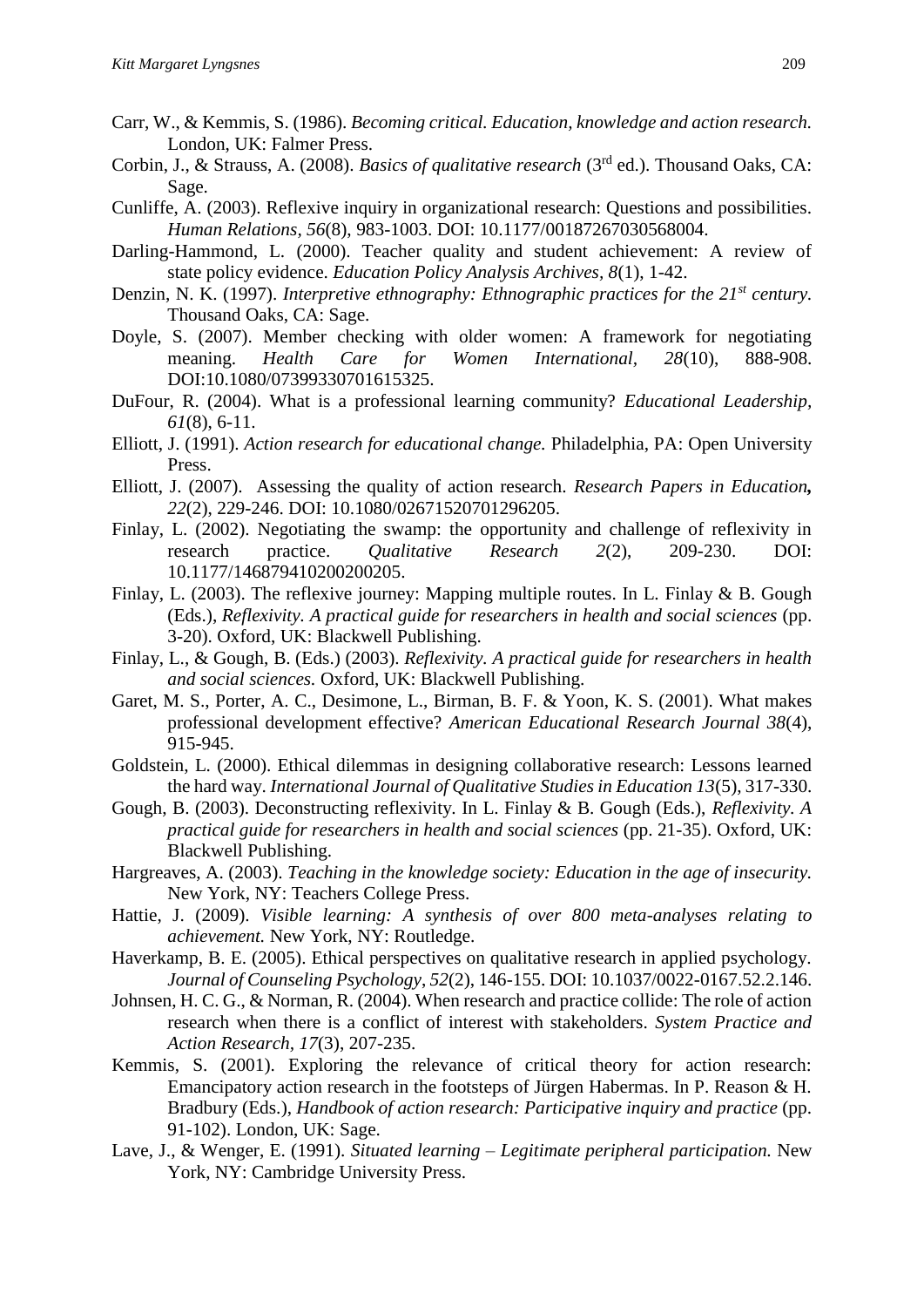- Lincoln, Y. (1990). Toward a categorical imperative for qualitative research. In E. Eisner & A. Peshkin (Eds.), *Qualitative inquiry in education* (pp. 277-295). New York, NY: Teachers College Press.
- Lynch, M. (2000). Against reflexivity as an academic virtue and source of privileged knowledge. *Theory, Culture & Society, 17*(3), 26-54.
- Lyngsnes, K. (2009). Tilpasset opplæring, skriving og lærelyst på 6.trinn elevers og læreres læring. In T. Steen-Olsen & M. B. Postholm, *Å utvikle en lærende skole* (pp. 59-74)*.*  Kristiansand: Høyskoleforlaget.
- Lyngsnes, K., Susegg. B.A., & Postholm. M.B. (2009). *Elevene koste seg med skrivinga». Et prosjekt om skriving som grunnleggende ferdighet i fellesskapet.* Trondheim: Tapir Akademisk Forlag.
- Marcus, G. E. (1994). What comes (just) after "post": The case of ethnography. In N. K. Denzin & Y. S. Lincoln (Eds.), *Handbook of qualitative research* (pp. 563-574). Thousand Oaks, CA: Sage.
- McNiff, J. (2013). *Action research: principles and practice* (3<sup>rd</sup> ed.). London, UK: Routledge
- Merriam, S. B. (2009). *Qualitative research: A guide to design and implementation.* San Francisco, CA: Jossey-Bass
- Phillips, L. & Kristiansen, M. (2013). Characteristics and challenges of collaborative research: Further perspectives on reflexive strategies. In L. Phillips, M. Kristiansen, M. Vehviläinen & E. Gunnarsson (Eds.), *Knowledge and power in collaborative research* (pp. 257-282)*.* London, UK: Routledge.
- Phillips, L., Kristiansen, M. Vehviläinen, M. & Gunnarsson, E. (Eds.) (2013). *Knowledge and power in collaborative research.* London, UK: Routledge.
- Postholm, M. B. (2009). Research and development work: Developing teachers as researchers or just teachers? *Educational Action Research, 17*(4), 551-65. DOI: 10.1080/09650790903309425.
- Putnam, R. T. & Borko, H. (2000). What do new views of knowledge and thinking have to say about research on teacher learning? *Educational Researcher, 29*(1), 4-15.
- Reason, P. (2003). *Choice and quality in action research practice.* Bath: University of Bath, School of management, Working paper series 18. Retrieved from: <http://www.bath.ac.uk/management/research/pdf/2003-18.pdf>
- Reason, P. (2006). Choice and quality in action research practice. *Journal of Management Inquiry, 15*(2), 187-203. DOI: 10.1177/1056492606288074
- Rönnerman, K., Furu, E. M., & Salo, P. (2008). *Nurturing praxis. Action research in partnerships between school and university in a Nordic light.* Rotterdam: Sense Publishers.
- Rönnerman, K., Salo, P., & Furu, E. M. (2008). Conclusions and challenges: Nurturing praxis. In K. Rönnerman, E. M. Furu & P. Salo (Eds.), *Nurturing praxis. Action research in partnerships between school and university in a Nordic light (pp. 267-280). Rotterdam:* Sense Publishers.
- Rönnerman, K., & Salo, P. (2012). "Collaborative and action research" within education. A Nordic perspective. *Nordic Studies in Education, 32*(1), 1-16.
- Stake, R. (1995). *The art of case study research*. Thousand Oaks, CA: Sage Publications**.**
- Steen-Olsen, T., & Postholm, M. B. (Eds.) (2009). *Å utvikle en lærende skole. Aksjonsforskning og aksjonslæring i praksis.* Kristiansand: Høyskoleforlaget.
- Stringer, E. (2008). *Action research in education*. Upper Saddle River, NJ: Pearson/Merrill/Prentice Hall.
- Timperley, H., Wilson, A., Barrar, H., & Fung, I. (2007). *Teacher professional learning and development. Best evidence synthesis iteration.* Wellington: Ministry of Education. Retrieved from: